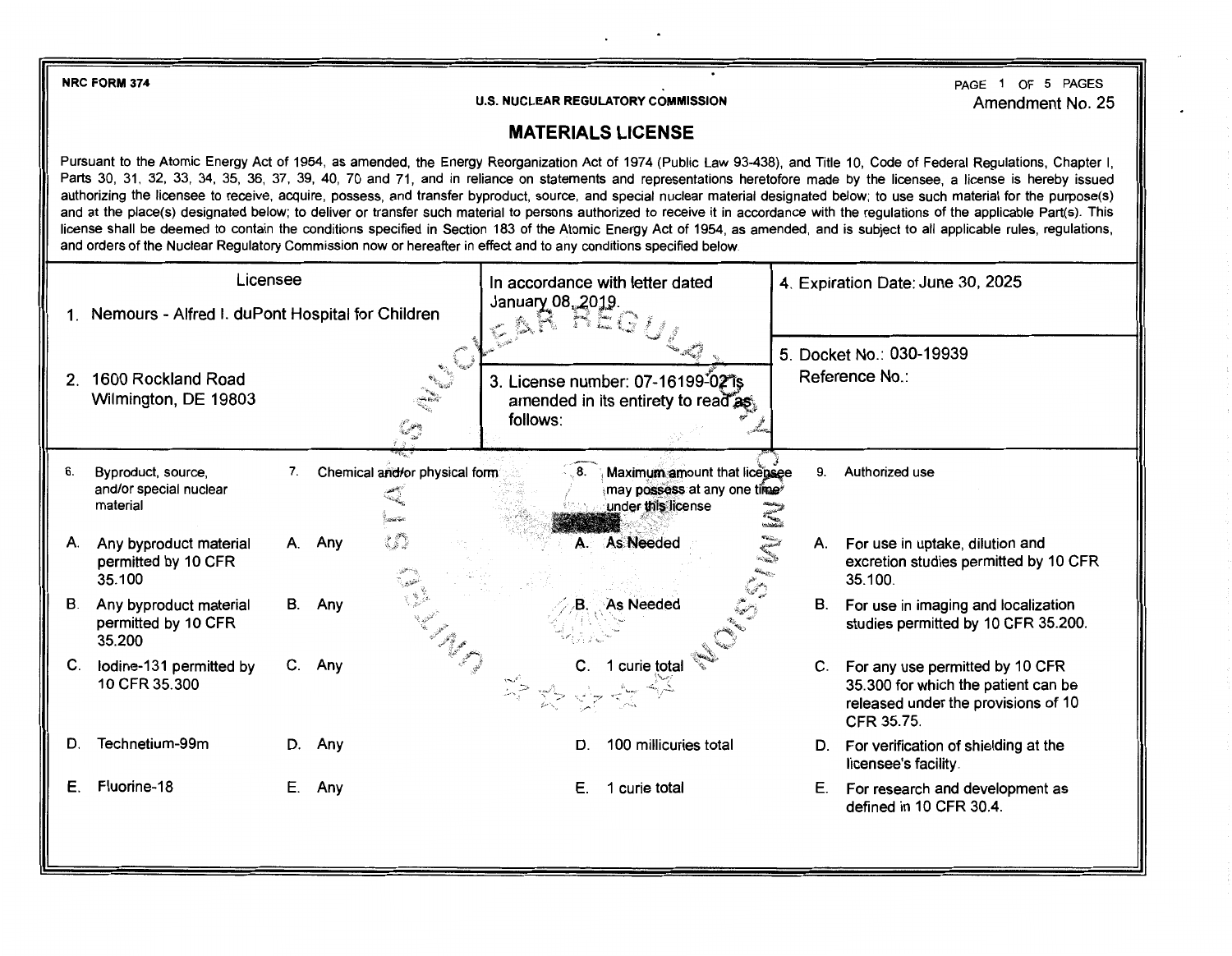|                                                                                                                                                    | <b>NRC FORM 374A</b>                                                                                                                                                                                                                     | <b>U.S. NUCLEAR REGULATORY COMMISSION</b>                                                                                                                                                  |                                                                                     | PAGE 2 OF 5 PAGES                                                                                                                                                                |  |
|----------------------------------------------------------------------------------------------------------------------------------------------------|------------------------------------------------------------------------------------------------------------------------------------------------------------------------------------------------------------------------------------------|--------------------------------------------------------------------------------------------------------------------------------------------------------------------------------------------|-------------------------------------------------------------------------------------|----------------------------------------------------------------------------------------------------------------------------------------------------------------------------------|--|
| <b>MATERIALS LICENSE</b><br><b>SUPPLEMENTARY SHEET</b>                                                                                             |                                                                                                                                                                                                                                          | <b>License Number</b><br>07-16199-02<br>Amendment No. 25                                                                                                                                   | Docket or Reference Number<br>030-19939                                             |                                                                                                                                                                                  |  |
|                                                                                                                                                    |                                                                                                                                                                                                                                          |                                                                                                                                                                                            |                                                                                     |                                                                                                                                                                                  |  |
| 6.                                                                                                                                                 | Byproduct, source,<br>7.<br>and/or special nuclear<br>material                                                                                                                                                                           | Chemical and/or physical form<br>8.<br><b>Under this license</b><br>R                                                                                                                      | Maximum amount that licensee<br>Authorized use<br>9.<br>may possess at any one time |                                                                                                                                                                                  |  |
| F.                                                                                                                                                 | F.<br>Yttrium-90 permitted by<br>Inc., Model TheraSphere)<br>10 CFR 35.1000                                                                                                                                                              | Ê.<br>Microspheres (Nordion (Canada<br>1 curie total                                                                                                                                       | 540 millicuries per vial and<br>F.                                                  | For use in permanent manual<br>brachytherapy using Nordion (Canada),<br>Inc. Model TheraSphere Yttrium-90<br>microspheres and delivery system<br>permitted by 10 CFR 35.1000.    |  |
|                                                                                                                                                    | G. Yttrium-90 permitted by<br>G.<br>10 CFR 35.1000<br>SIR-Spheres)                                                                                                                                                                       | Microspheres (Sirtex Medical<br>G.<br>Limited, Model SIR-Spheres:<br>1 curie total<br><b>Sirtex Singapore Manufacturing</b><br>Pte Ltd, Model SIR-Spheres;<br>Sirtex Wilmington LLC, Model | 296 millicuries per vial and                                                        | G. For use in permanent manual<br>brachytherapy using Sirtex Medical<br>Limited Model SIR-Spheres Yttrium-90<br>microspheres and delivery system<br>permitted by 10 CFR 35.1000. |  |
| <b>CONDITIONS</b><br>10. Licensed material may be used or stored at the licensee's facilities located at 1600 Rockland Road, Wilmington, Delaware. |                                                                                                                                                                                                                                          |                                                                                                                                                                                            |                                                                                     |                                                                                                                                                                                  |  |
|                                                                                                                                                    | 11. The Radiation Safety Officer (RSO) for this license is Kelly A. Sciole, CNMT.                                                                                                                                                        |                                                                                                                                                                                            |                                                                                     |                                                                                                                                                                                  |  |
|                                                                                                                                                    | Licensed material shall only be used by, or under the supervision of:<br>12.                                                                                                                                                             |                                                                                                                                                                                            |                                                                                     |                                                                                                                                                                                  |  |
|                                                                                                                                                    | Individuals permitted to work as authorized users in accordance with 10 CFR 35.13 and 10 CFR 35.14.<br>Α.                                                                                                                                |                                                                                                                                                                                            |                                                                                     |                                                                                                                                                                                  |  |
|                                                                                                                                                    | В.<br>Physicians permitted to work as authorized users for Yttrium-90 TheraSpheres in accordance with the notification commitments related<br>to documentation of three proctored cases as required in the letter dated August 31, 2017. |                                                                                                                                                                                            |                                                                                     |                                                                                                                                                                                  |  |

 $\bullet$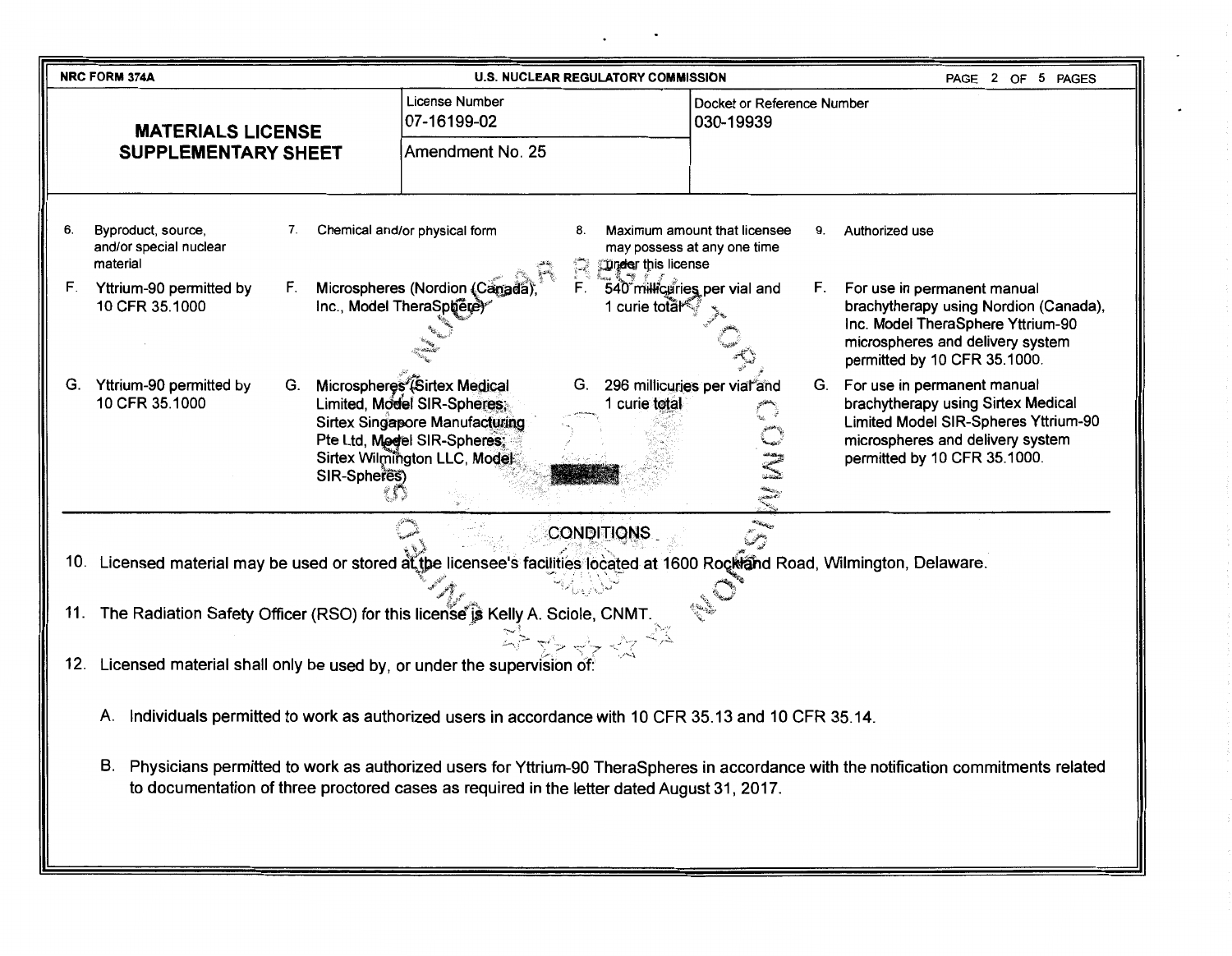| <b>NRC FORM 374A</b>                                                                                                                                | <b>U.S. NUCLEAR REGULATORY COMMISSION</b>                                |                                         | PAGE 3 OF 5 PAGES |  |
|-----------------------------------------------------------------------------------------------------------------------------------------------------|--------------------------------------------------------------------------|-----------------------------------------|-------------------|--|
| <b>MATERIALS LICENSE</b>                                                                                                                            | License Number<br>07-16199-02                                            | Docket or Reference Number<br>030-19939 |                   |  |
| <b>SUPPLEMENTARY SHEET</b>                                                                                                                          | Amendment No. 25                                                         |                                         |                   |  |
|                                                                                                                                                     |                                                                          |                                         |                   |  |
|                                                                                                                                                     |                                                                          |                                         |                   |  |
|                                                                                                                                                     |                                                                          |                                         |                   |  |
| C. The following individuals are authorized users for the material and medical uses as indicated:                                                   |                                                                          |                                         |                   |  |
| Authorized User(M.D., D.O., etc.)                                                                                                                   | Material and Use                                                         |                                         |                   |  |
| Allison Aguado, M.D.                                                                                                                                | Yttrium <sup>390 T</sup> heraSphere; Yttrium-90 SIR-Spheres              |                                         |                   |  |
| Steven Blummer, M.D.                                                                                                                                | 10 CFR 35.100,10 CFR 35.200                                              |                                         |                   |  |
| Kerry Allison Bron, M. D.                                                                                                                           | ্রীত CFR 35.100,10 CFR 35.200                                            |                                         |                   |  |
| David Dinan, M.D.                                                                                                                                   | ි 10 CFR 35.100,10 CFR 35.200                                            |                                         |                   |  |
| Laura Lee Hayes, M.D.                                                                                                                               | 10 CFR 35:100,10 CFR 35.200                                              |                                         |                   |  |
| Tejal Mody, M.D.                                                                                                                                    | 10 CFR 35,100, 10 CFR 35.200, Oral administration of sodium iodide I-131 |                                         |                   |  |
| The following individuals are authorized users for nonmedication<br>D.<br>stas indicated:                                                           |                                                                          |                                         |                   |  |
| <b>Authorized Users</b>                                                                                                                             | <b>Material and Use</b>                                                  |                                         |                   |  |
| Marc A. Felice                                                                                                                                      | Technetium-99m for shielding verification                                |                                         |                   |  |
| Tejal Mody, M.D.                                                                                                                                    | Flugrine-18 for research defined by 10 CFR*30.4                          |                                         |                   |  |
|                                                                                                                                                     |                                                                          |                                         |                   |  |
| 13. In addition to the possession limits in Item 8, the licensee shall further restrict the possession of licensed material to quantities below the |                                                                          |                                         |                   |  |
| minimum limit specified in 10 CFR 30.35(d) for establishing decommissioning financial assurance.                                                    |                                                                          |                                         |                   |  |
|                                                                                                                                                     |                                                                          |                                         |                   |  |
|                                                                                                                                                     |                                                                          |                                         |                   |  |
|                                                                                                                                                     |                                                                          |                                         |                   |  |
|                                                                                                                                                     |                                                                          |                                         |                   |  |
|                                                                                                                                                     |                                                                          |                                         |                   |  |
|                                                                                                                                                     |                                                                          |                                         |                   |  |
|                                                                                                                                                     |                                                                          |                                         |                   |  |
|                                                                                                                                                     |                                                                          |                                         |                   |  |

 $\blacksquare$ 

 $\ddot{\phantom{0}}$ 

 $\overline{\phantom{a}}$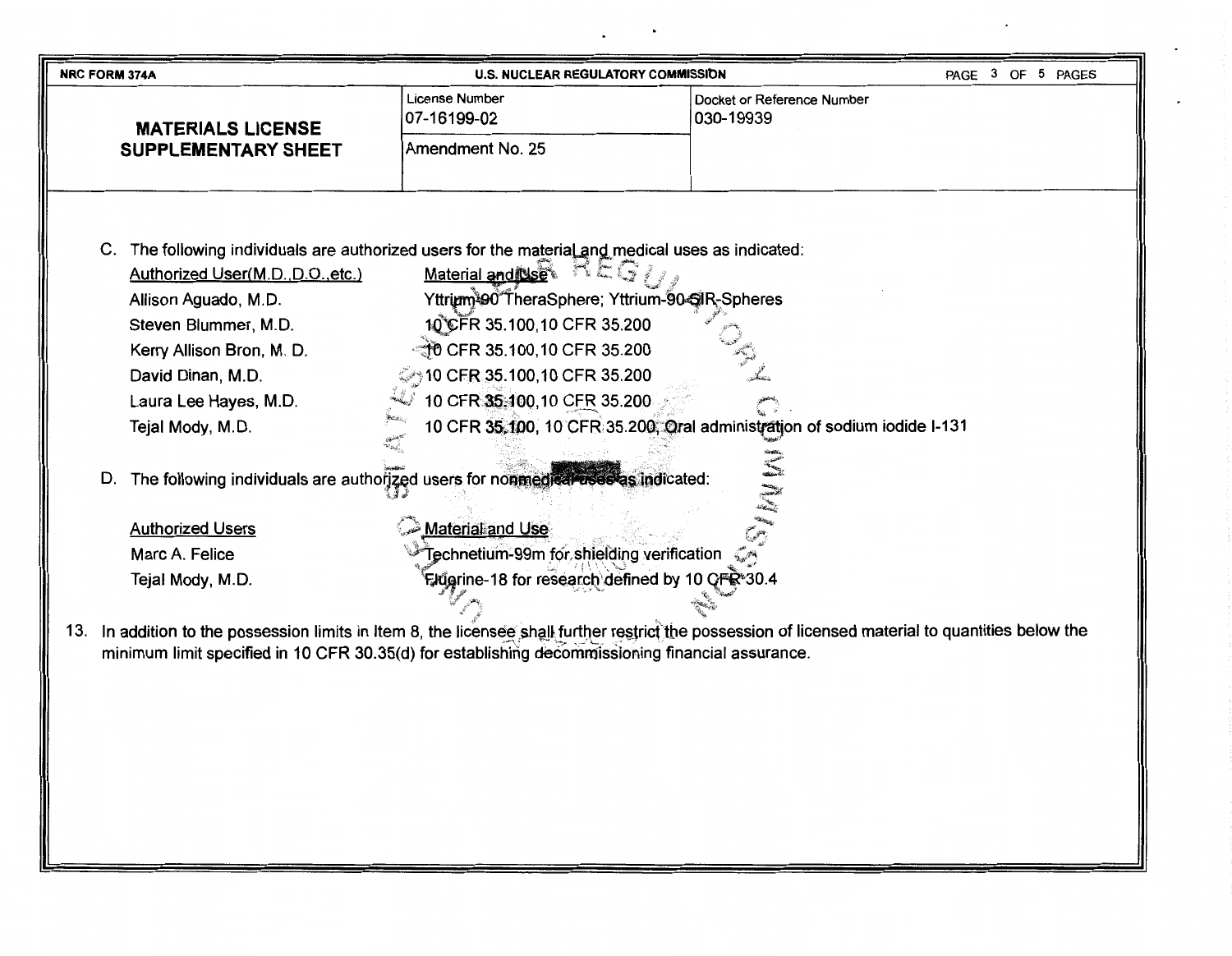| <b>NRC FORM 374A</b>                                                                                                                                                                                                                                                                                                                                                                                                                                                                                                                                                                                                                                                                                                                                                                                                                                                                                                                                                                                                                                                                                                                                                                                                                                              | <b>U.S. NUCLEAR REGULATORY COMMISSION</b> |                                         | 4 OF 5 PAGES<br>PAGE |
|-------------------------------------------------------------------------------------------------------------------------------------------------------------------------------------------------------------------------------------------------------------------------------------------------------------------------------------------------------------------------------------------------------------------------------------------------------------------------------------------------------------------------------------------------------------------------------------------------------------------------------------------------------------------------------------------------------------------------------------------------------------------------------------------------------------------------------------------------------------------------------------------------------------------------------------------------------------------------------------------------------------------------------------------------------------------------------------------------------------------------------------------------------------------------------------------------------------------------------------------------------------------|-------------------------------------------|-----------------------------------------|----------------------|
| <b>MATERIALS LICENSE</b>                                                                                                                                                                                                                                                                                                                                                                                                                                                                                                                                                                                                                                                                                                                                                                                                                                                                                                                                                                                                                                                                                                                                                                                                                                          | License Number<br>07-16199-02             | Docket or Reference Number<br>030-19939 |                      |
| <b>SUPPLEMENTARY SHEET</b>                                                                                                                                                                                                                                                                                                                                                                                                                                                                                                                                                                                                                                                                                                                                                                                                                                                                                                                                                                                                                                                                                                                                                                                                                                        | Amendment No. 25                          |                                         |                      |
| Except as specifically provided otherwise in this license, the licensee shall conduct its program in accordance with the statements,<br>14.<br>representations, and procedures contained in the documents, including any enclosures, listed below. This license condition applies only to<br>those procedures that are required to be submitted in accordance with the regulations. Additionally, this license condition does not limit the<br>licensee's ability to make changes to the radiation program as provided to in 10 CFR 35.26 and applicable guidance updates for<br>10 CFR 35.1000 uses. The U.S. Nuclear Registatory Commission's regulations shall govern unless the statements, representations, and<br>procedures in the licensee's application and correspondence are more restrictive than the regulations.<br>A. Application dated December 31, 2014 [ML15016A086]<br>Letter dated April 27, 2015 [ML15149A367]<br>В.<br>Letter received June 23, 2015 [ML15201A572]<br>Letter dated November 2, 2016 [ML16326A053]<br>D.<br>Letter dated December 14, 2016 [ ML17010A141]<br>Ε.<br>Letter dated December 23, 2016 [ML17004A255]<br>F.<br>Letter dated January 6, 2017 [ML17018A574]<br>G.<br>Letter dated February 5, 2017 [ML17067446<br>Η. |                                           |                                         |                      |